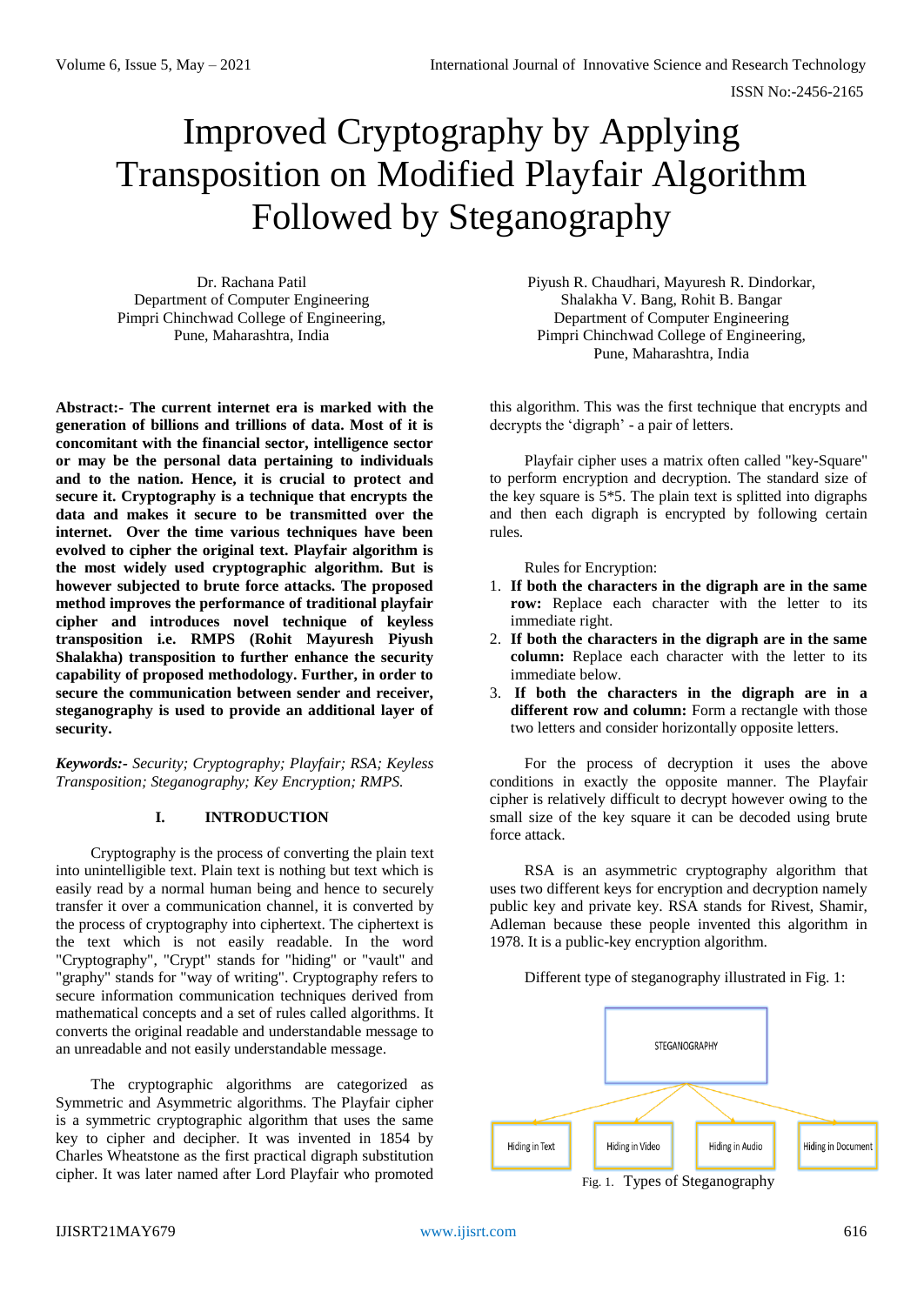Steganography is a technique of pounding the secret data within a file, message, audio, or image to avoid the identification of the secret message. In this technique, it does not alter the original characters of the message, instead it aims to hide it and make it invisible.

The proposed research work aims to improve the performance of traditional Playfair cipher algorithm by constructing a key square of size 4\*19 in contrast to standard size of 5\*5 and use the RSA algorithm along with the proposed novel technique - RMPS keyless transposition to further enhance the security and confidentiality of the message.

The paper is structured as follows – Section 1 gave the brief introduction about the Cryptography and security algorithms used in proposed research work. Section 2 summarizes the related survey work carried out. The proposed methodology is elaborated in Section 3 while conclusion and future work is stated in Section 4 and Section 5 respectively.

## **II. LITERATURE SURVEY**

Authors in [1] have implemented a modified Playfair cipher algorithm by constructing matrix of size 6\*6 that includes 26 alphabets in English and 0-9 digits. The author considers four reserved keywords on which the plain text is encrypted 4 times and then the same reserved keywords are used during the process of decryption.

The authors have proposed an enhanced key security of Playfair cipher using matrix of size 16x16, Exclusive OR method, two's complement, and swapping of bit method. The proposed method in [2] has strong avalanche effect and greater security from brute-force attacks [3].

In [4], the parallel implementation of conventional Playfair cipher is done by using CUDA programming. By applying parallelization, the authors have achieved significant speed up and reduction in time complexity over the sequential version of conventional Playfair cipher algorithm.

Authors in [5] have used the combination of Playfair cipher and RSA technique to exchange the keys between sender and receiver in a much secured manner. An attempt has been made to modify the existing Playfair cipher matrix and making it to the size of 16\*16. The RSA algorithm is used to encrypt the key which is used in the Playfair cipher algorithm, thereby enhancing the security of the proposed method. The future scope of this method aims to decrease the decryption time of the RSA algorithm.

An attempt to enhance the performance of existing Playfair cipher algorithm by proposing the modified Playfair cipher with the matrix size of 5\*19 was made by the authors in [6]. Though the method uses 95 printable characters, the disadvantage of performing cryptanalysis by the method of counting frequency of occurrence still persists.

There are several ways through which the traditional Playfair cipher algorithm can be enhanced. One such method is to create the 3D Playfair cipher by increasing the confusion rates and making 4 matrices of 4\*4 each. This 3D Playfair cipher accepts a combination of three characters rather than a pair of two. The authors in [7] have modified this 3D Playfair cipher extensively by using 4 matrices of size 128\*128. With such a high number of i.e. 65536 characters, the proposed method in this case has become more immune to Frequency analysis and the brute force cryptanalysis techniques.

The proposed research work in [8] uses the Radix conversion method that uses 65 characters to encode and decode the message at sender and receiver side. The original Playfair cipher algorithm of 5\*5 matrix is enhanced and a matrix of size 8\*8 is used which is initially filled with the predetermined keyword.

#### **III. PROPOSED METHOD**



Fig. 2. Block Diagram of Proposed Method

The proposed methodology depicted in Fig. 2 follows the following process to encrypt the plain text message which is intended to be sent from sender to receiver.

#### *A. Improved Playfair Cipher Algorithm*

The traditional Playfair cipher algorithm consisting of matrix of size 5\*5 is improved by constructing the matrix of size 4\*19 consisting of all 76 characters - 26 small letter English alphabets (a-z), 26 capital letter English alphabets  $(A-Z)$ ,  $10$  digits  $(0-9)$  and  $14$  symbols  $(\leq$ space $\geq, \leq, \leq, \leq)$ , <!>, <?>, <">, <'>, <&>, <:>, <;>, <%>, <@>, <->, <^>) refer Fig. 3. Sender utilizes the 'key' to encrypt the plain text using the Improved Playfair cipher algorithm to generate the cipher text.

| Α | В | c | D | Е | F | ١G | Н |   |   | K                | L          | M | N | ٥      | P | Q | R | S |
|---|---|---|---|---|---|----|---|---|---|------------------|------------|---|---|--------|---|---|---|---|
| т | U | ٧ | W | X | Υ | z  | a | b | C | d                | е          |   | g | h      |   |   | k |   |
| m | n | 0 | р | a |   | s  |   | u | v | W                | х          | ν | z | 0      |   | 2 | 3 | 4 |
| 5 | 6 |   | 8 | 9 |   |    |   |   |   | $\boldsymbol{u}$ | $\epsilon$ | & | : | ٠<br>, | % | @ |   | Λ |

Fig. 3. 4\*19 Key matrix used for modified playfair algorithm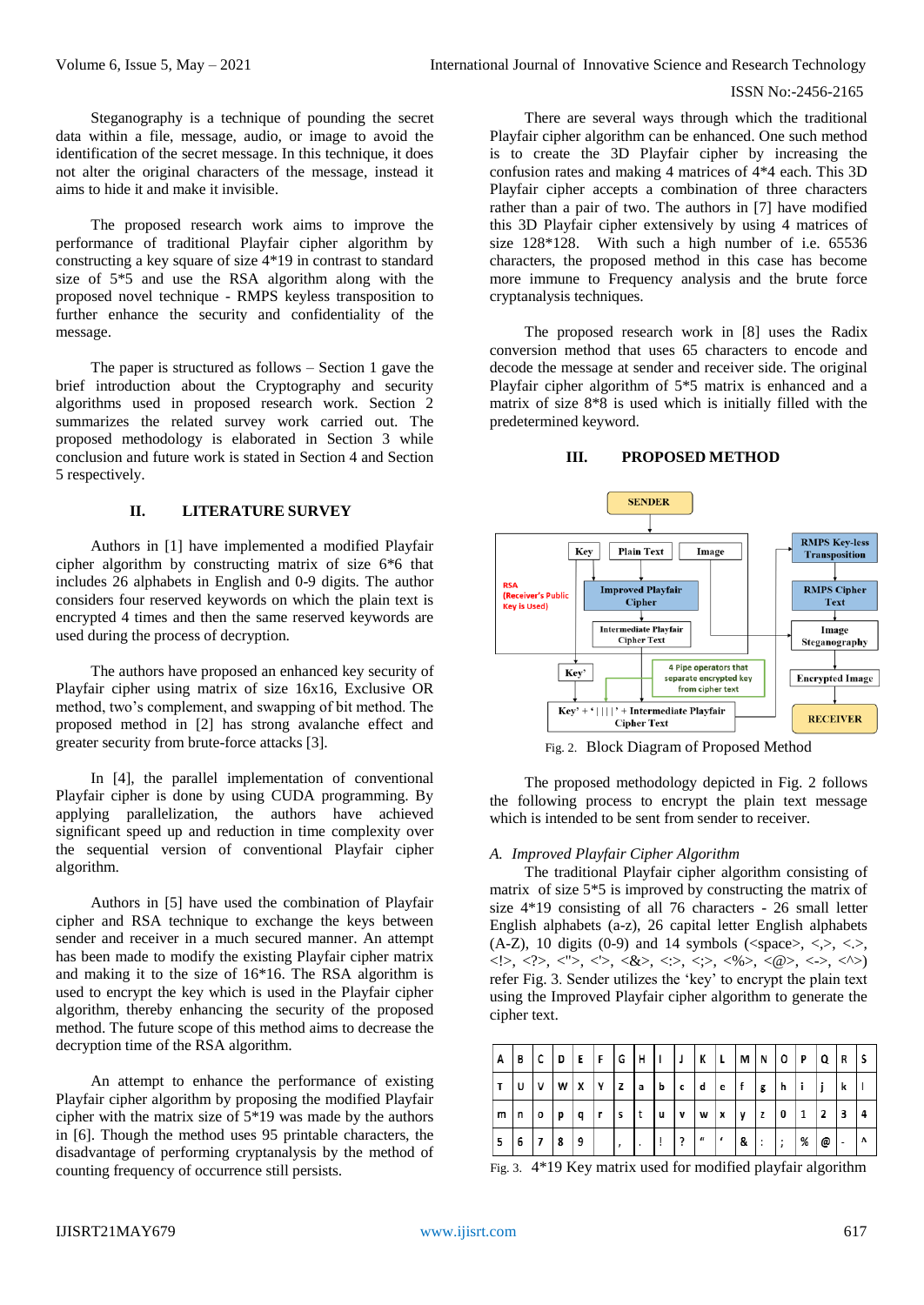| Example:    |               |
|-------------|---------------|
| Kev:        | <b>OURKEY</b> |
| Plain Text: | Hello World   |

Encryption Steps:

1. Generate Key Square.

| 0 | U | l R          | K  | I E | YA           |    |   |   |   |     | B C D F G H I |          |    |     | I L | M N            |     | I P       |
|---|---|--------------|----|-----|--------------|----|---|---|---|-----|---------------|----------|----|-----|-----|----------------|-----|-----------|
| Q | S | T            | ۱v | l w | $\mathsf{X}$ | ΙZ | a | b | С | l d | l e           | f        | Ιg | Ιh  |     |                | k   |           |
| m | n | $\mathbf{o}$ | р  | q   | . г          | s  | t | u | v | W   | $\mathbf x$   | ν        | z  | I 0 | l 1 | $\overline{2}$ | l 3 |           |
| 5 | 6 | 17           | 8  | و ا |              |    |   | ÷ | ? | "   | $\sqrt{ }$    | <b>8</b> | ı: | I ; | 1%  | @              | ٠   | $\lambda$ |

2. In case of repetition of letters, separate them by  $\langle \rangle$ . Hello World → Hel^lo World

3. If the entire message length is odd then append  $\langle \rangle$  at the end to make the length even.

Here, Hel^lo World  $\rightarrow$  length = 12 (Even).

4. Generate digraphs.

He,  $l^{\wedge}$ , lo,  $\langle$ space $>W$ , or, ld

5. Substitute the letters in digraph by following standard rules of replacement.

| Digraph          | Substituted digraph |
|------------------|---------------------|
| He               | Gf                  |
| Ι٨               | 4P                  |
| lo               | <b>T4</b>           |
| <space>W</space> | 9X                  |
| or               | ps                  |
| ld               | Qe                  |

6. Form the Final cipher Text Gf4PT49XpsQe

Decryption Steps:

1. Accept the cipher text.

Gf4PT49XpsQe

- 2. Create the key square.
- 3. Generate digraphs
- Gf, 4P, T4, 9X, ps, Qe
- 4. Digraph substitution

| Digraph        | Substituted Digraph |
|----------------|---------------------|
| Gf             | He                  |
| 4P             | I۸                  |
| T <sub>4</sub> | lo                  |
| 9Х             | <space>W</space>    |
| ps             | or                  |
| Оe             | Id                  |

5. Retrieve the original text He,  $l^{\wedge}$ , lo,  $\langle$ space $>W$ , or, ld

Hello World (After removing all  $\wedge$  characters)

## *B. Encrypting Key using RSA*

The 'key' which is used for encryption in the playfair cipher algorithm is encrypted by the sender using the receiver's public key in accordance with the RSA algorithm. This encrypted key (key') is concatenated with the cipher text obtained in previous step i.e. "intermediate playfair cipher" text using 4 pipe (||||) operators.

## *C. The Proposed RMPS Keyless Transposition*

Proposed RMPS transposition is elucidated in Fig. 4. The string formed in previous step  $(Key^* + ||| + ||\cdot||)$  + "intermediate" playfair cipher") is broken down into two separate lists - list 1 (containing even positioned characters) and list 2 (containing odd positioned characters). Finally concatenate the list 2 with list 1 and reverse the concatenated list to obtain the "RMPS cipher text".



Fig. 4. Proposed Keyless RMPS Transposition algorithm

## *D. Image Steganography*

The "RMPS cipher text" is hidden in the image with a technique called Least Significant Bit Steganography (LSBS) to make it more secure and send it to the receiver. LSBS is a technique in which the least significant bit of pixels of the image is replaced with data bits.

#### *E. Decryption process*

Once the encrypted image is collected by the receiver then the "RMPS cipher text" hidden inside the image is retrieved by steganography. This message is then passed to the RMPS keyless transposition algorithm that applies the exact reverse process of what applied during encryption.

Once the receiver gets access to the "final cipher text", the "intermediate playfair cipher" and key' is obtained by splitting it on '||||' (4 pipe operators). Receiver decrypts the key' by using his/her private key to obtain 'key' (used in improved playfair algorithm). Now, the "intermediate playfair cipher" is decrypted using the key, by applying the improved playfair cipher in reverse manner to obtain the original plain text.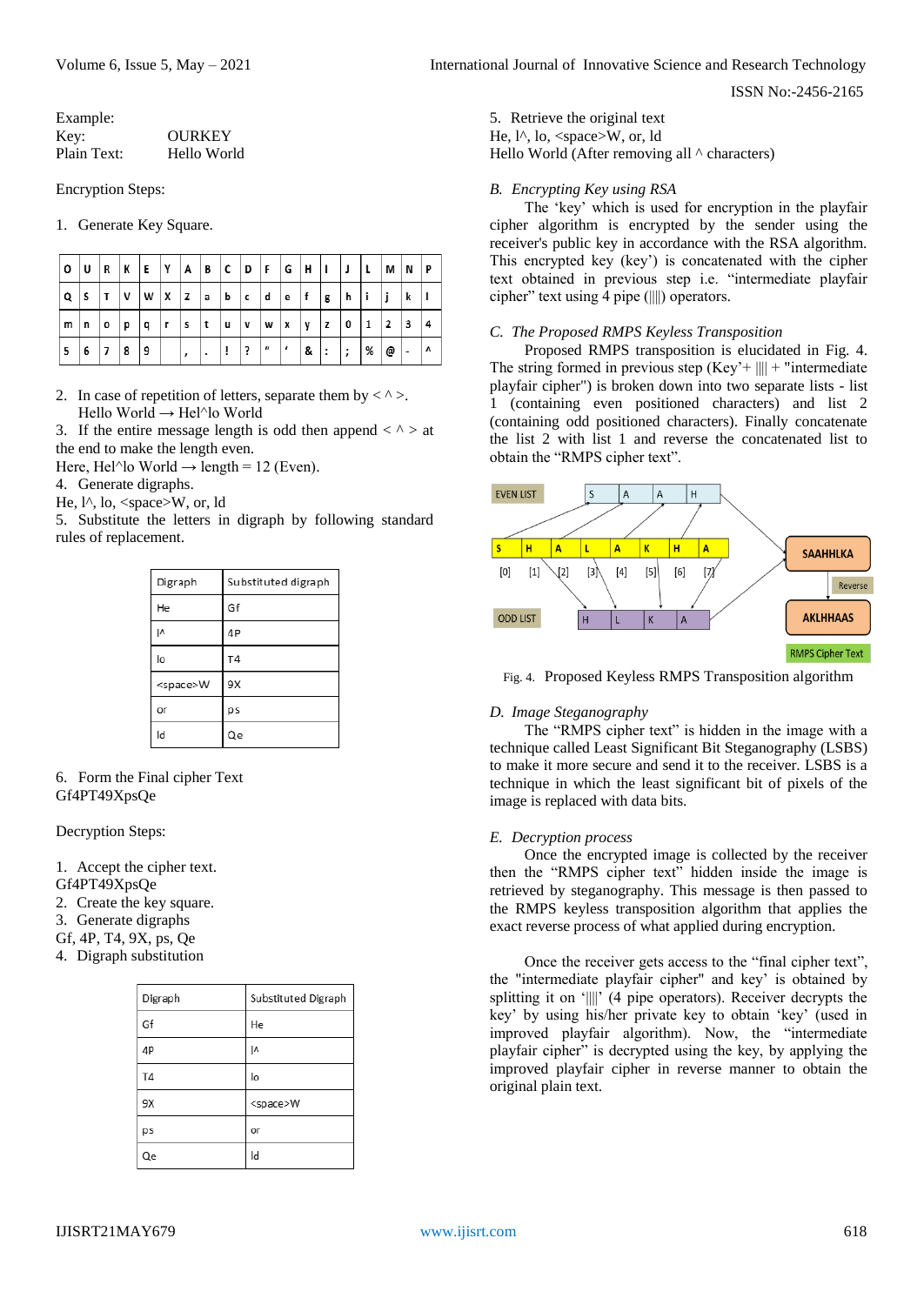#### **IV. CRYPTANALYSIS**

Cryptanalysis represents the robustness of implemented cryptographic security systems against different types of cyberattacks [9]. Following are the attacks we have considered for performance evaluation of the proposed modified Playfair algorithm.

#### 1. Brute force Attack:

In a brute force attack, the intruder attempts to generate a key with a structured format. Here, the key domain is 73! (73 Factorial), which values around  $4 * 10^{\text{A}}105$ . Unfortunately, such a large number of generations for a key is impossible. Thus, brute force attack is challenging to carry out.

2. Frequency Analysis Attack:

The frequency of characters present in the ciphertext is calculated and further mapped with the known ranked occurrences of alphabets in the English language. The ranking of alphabets in non-increasing order of frequency in English literature is ETAOIN SHRDL UCMFG YPWBV KXJQZ [10-11].

In the standard Playfair algorithm, the minimal probability of a particular alphabet to occur is  $1 / 26$  ~ 0.0385, whereas, in the modified Playfair algorithm, it corresponds to  $1/73 \sim 0.0137$ . Unequal probabilities signify that both ciphers do not contain the same number of alphabets. This will lead to unequal replacement, which eventually leads to unequal decrypted ciphertext (Plain text). Thus, it is difficult to breach the modified Playfair algorithm using the Frequency Analysis attack.

3. Replay attack:

Due to absence of timestamp in the encrypted message it is susceptible to replay attack. But, the key freshness property that generates a new playfair key for every message transfer will help to tackle the replay attack.

4. Man-in-the-middle-attack:

Consider a scenario where S is a sender, R is the receiver, and M is the middle man (Intruder). In this attack, M pretends to be R for S and S for R. While sending message S unknowingly encrypts the message with M's public key thinking that it is R's public key. Now, M decrypts the message with its private key and gets access to the message. Thus, in the proposed method standard RSA is prone to Manin-the-middle-attack.

## **V. CONCLUSIONS**

The proposed cryptographic technique has the capability to tackle modern day sophisticated cyber-attacks by increasing security of existing models. The use of RSA, Steganography and RMPS keyless transposition to assist the modified playfair cipher in the entire encryption and decryption process further intensifies the task of hackers to intrude in the system.

#### **VI. FUTURE WORK**

Having achieved considerable performance enhancement by modified playfair cipher algorithm, we further aim to explore more about the size of 'key square' that can be used to achieve greater efficiency and security.

We have used the RSA algorithm to encrypt the key and thus add an extra security level to the model. Further we can replace the RSA algorithm with other more robust algorithms as it can be tempered by middlemen posing threat to the security of public key.

## **REFERENCES**

- [1]. Chand, N., & Bhattacharyya, S. (2014). A novel approach for encryption of text messages using playfair cipher 6 by 6 matrix with four iteration steps. International Journal of Engineering Science and Innovative Technology (IJESIT) Volume, 3, 478-484.
- [2]. Marzan, R. M., & Sison, A. M. (2019, February). An enhanced key security of playfair cipher algorithm. In Proceedings of the 2019 8th International Conference on Software and Computer Applications (pp. 457- 461).
- [3]. Bhole, D., Mote, A. and Patil, R., 2016. A new security protocol using hybrid cryptography algorithms. International Journal of Computer Sciences and Engineering, 4(2), pp.18-22.
- [4]. Goyal, S., Pacholi, B. S., Rao, B. A., Rai, S., & Kini, N. G. (2021). Parallel Message Encryption Through Playfair Cipher Using CUDA. In Evolution in Computational Intelligence (pp. 519-526). Springer, Singapore.
- [5]. Mathur, S. K., & Srivastava, S. (2018). Extended 16x16 Play-Fair Algorithm for Secure Key Exchange Using RSA Algorithm. International Journal on Future Revolution in Computer Science & Communication Engineering, 4(2), 496-502.
- [6]. Anshari, M., & Mujahidah, A. (2019, October). Expending Technique Cryptography for Plaintext Messages by Modifying Playfair Cipher Algorithm with Matrix 5 x 19. In 2019 International Conference on Electrical Engineering and Computer Science (ICECOS) (pp. 10-13). IEEE.
- [7]. Ahmed, A. M., Ahmed, S. H., & Ahmed, O. H. (2017, April). Enhancing 3D-playfair algorithm to support all the existing characters and increase the resistanceto brute force and frequency analysis attacks. In 2017 International Conference on Current Research in Computer Science and Information Technology (ICCIT) (pp. 81-85). IEEE.
- [8]. Kalaichelvi, V., Manimozhi, K., Meenakshi, P., Rajakumar, B., & Vimala Devi, P. (2017). An Adaptive Play fair Cipher Algorithm for Secure Communication Using Radix 64 Conversion. International Journal of Pure and Applied Mathematics, 117(20), 325-330.